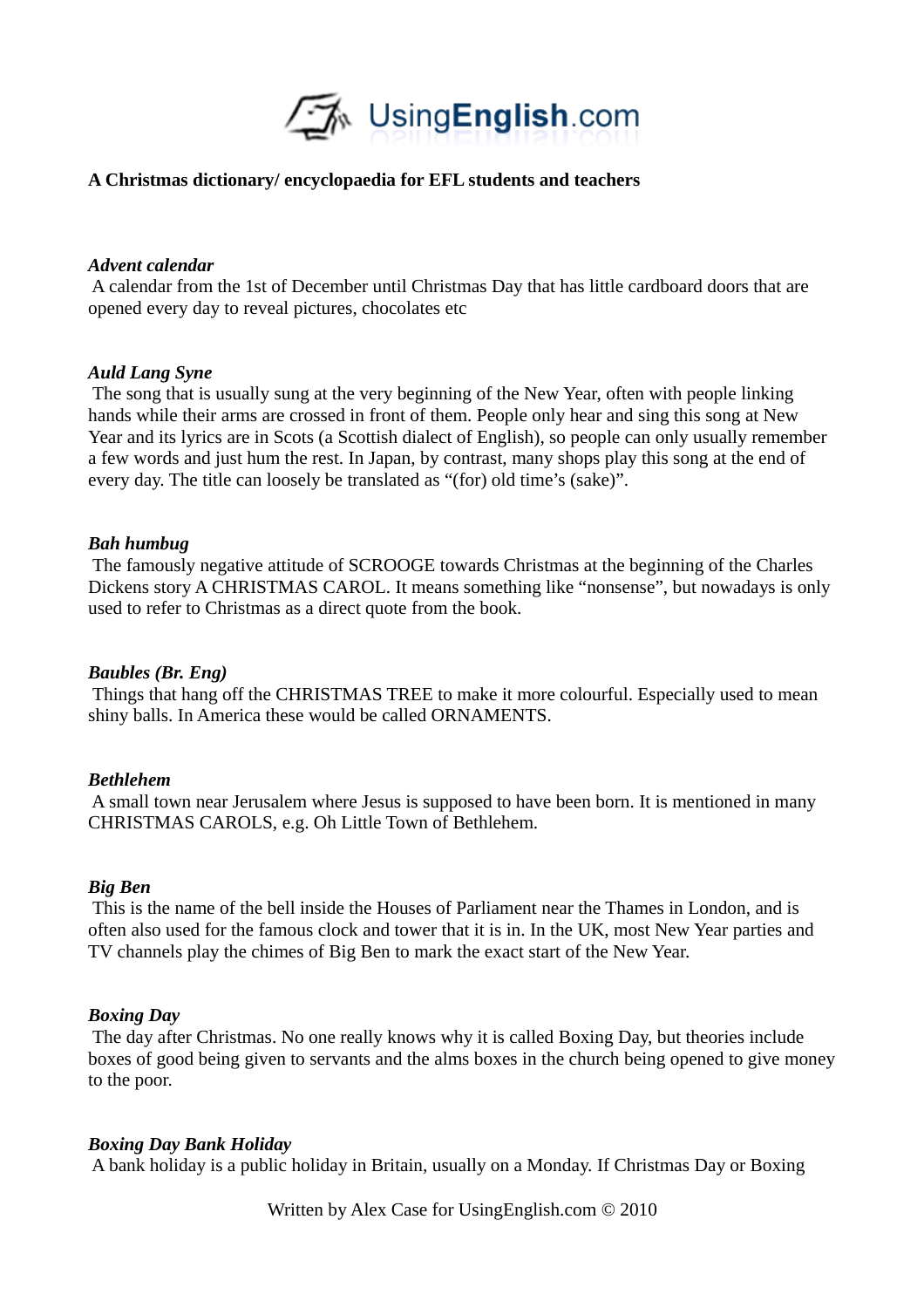

Day are at the weekend when people are usually on holiday anyway, they get an extra day's holiday just after.

### *Brandy sauce*

 The traditional sauce for CHRISTMAS PUDDING and sometimes MINCE PIES that is similar to custard and is made from butter, sugar, milk, and brandy. Some people prefer fresh cream, ice cream or just a sprinkling of sugar with their Xmas pudding.

*Cake*  See CHRISTMAS CAKE

### *Candy cane*

 A coloured piece of candy in the shape of a walking stick. It is used as a CHRISTMAS DECORATION and as a Xmas treat, especially in America.

### *Carol*

See CHRISTMAS CAROLS

## *Carol service*

 A church service to celebrate Xmas in which CAROLs are sung, often before Xmas and organised by a school.

#### *Carolling*

 Singing CHRISTMAS CAROLS outside people's houses, nowadays usually to collect money for charity but traditionally to be offered food and drink by the people who live there. Often called CHRISTMAS CAROLLING.

### *Carve*

 Cutting the meat in a ROAST, which at Xmas is usually TURKEY. The whole bird is usually put on or near the dining table and someone, usually the father, cuts off pieces of the turkey for people with a special long carving knife and fork. There are also electric carving knives.

#### *Chimney*

 The part of the house where the smoke from the fires comes from. FATHER CHRISTMAS/ SANTA CLAUS is said to come down the chimney to deliver the presents, which is why the CHRISTMAS STOCKINGS are usually hung on the FIREPLACE.

## *Chinese New Year*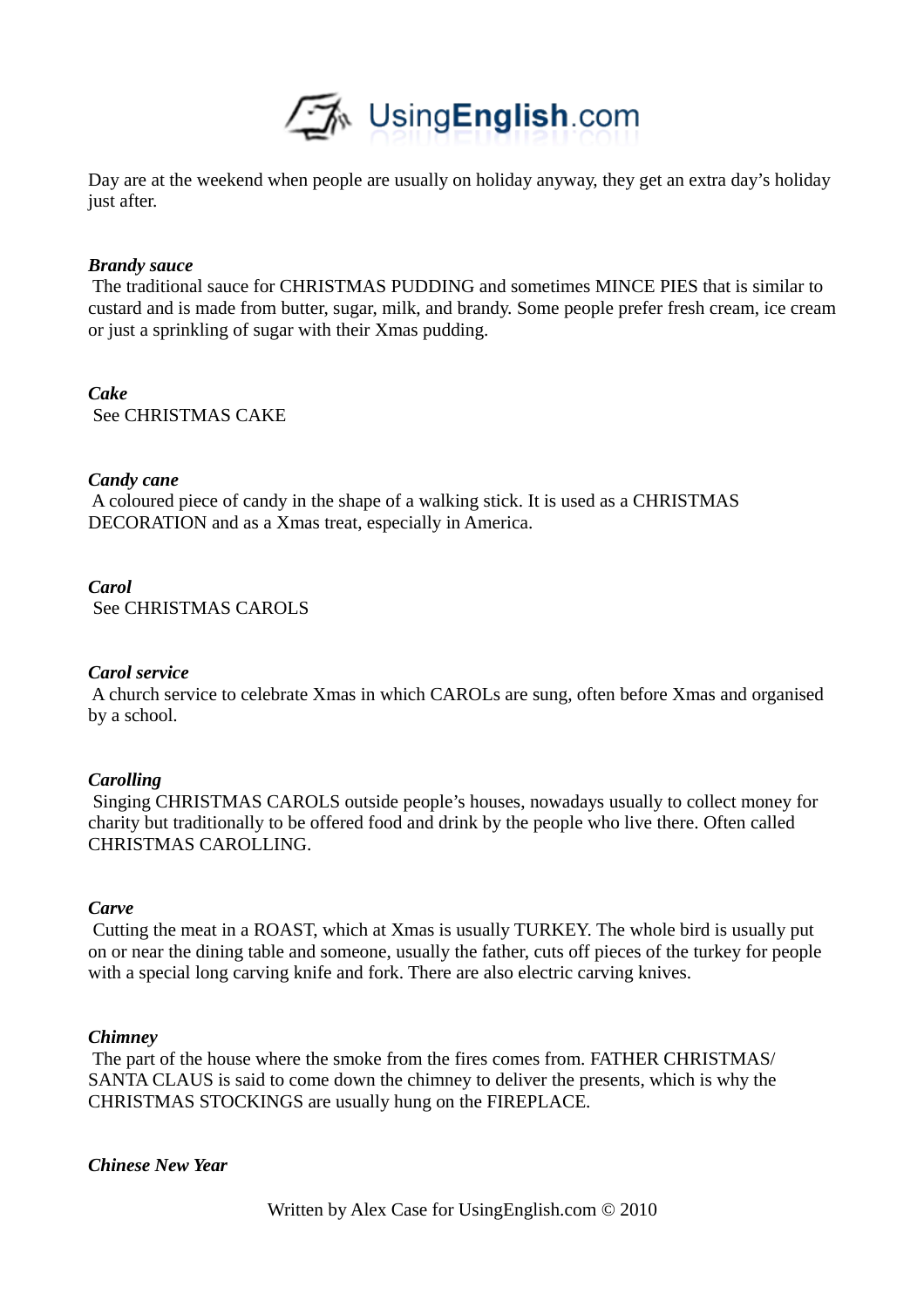

## See LUNAR NEW YEAR

## *Christ child*

 Another way to say "baby Jesus", rarely used in speech but part of many CHRISTMAS CAROLS. This is originally what KRIS KRINGLE meant, but that eventually became another name for SANTA.

## *Christmas cake*

 In Britain, a Christmas cake is usually a dark, heavy cake made with lots of dried fruit, with MARZIPAN and thick white icing on it. The white icing looks like snow and is often decorated with snowmen etc.

## *Christmas card*

 A folded piece of card (= thick paper) that is similar to a birthday card, but with a colourful Xmas scene on the outside (e.g. a NATIVITY SCENE or the THREE WISE MEN) and people's names and a Christmas greeting (e.g. "MERRY CHRISTMAS and a Happy New Year" or "HAPPY HOLIDAYS") inside. Unlike letters or emails, you usually write "To (person it is being sent to)" and "(Love) from (the people sending it)" rather than "Dear…" etc. Many families send out hundreds of Xmas cards, including to people who they rarely contact during the rest of the year. They will also sometimes keep a list of people who they have received cards from to make sure that they (and only they) get cards next year. This makes the postal system so busy that cards can take weeks to get to their destination. Nowadays many Xmas cards have non-religious themes such as saying "SEASON'S GREETINGS" inside and having a picture of a ROBIN and snow.

## *Christmas carols*

 Traditional and/ or religious songs about Christmas. Although "carols" means the same as "Christmas carols" (similar songs at other times of the year are called "hymns"), it is quite common to still use the full expression. CHRISTMAS SONGS are non-religious songs about the season. "A Christmas Carol" is also the name of the famous story by Charles Dickens about SCROOGE.

*Christmas carolling* 

See CAROLLING

## *Christmas cracker*

 A short csardboard tube that is covered with a longer piece of colourful paper which is twisted at both ends to make kinds of handles, making it look a bit like the handlebars of a motorbike. Two different people hold the two ends of the cracker, and when tyhey pull it the things inside are revealed or (often) fall out. The things inside are usually a small plastic toy, a CHRISTMAS JOKE and a PARTY HAT. There is also usually a strip of cardboard with a small amount of gunpoweder on iut that runs through the cracker, making a pop (a small explosion) as the cracker is pulled. It is fairly easy to make tyour own crackers, but most people buy them from shops.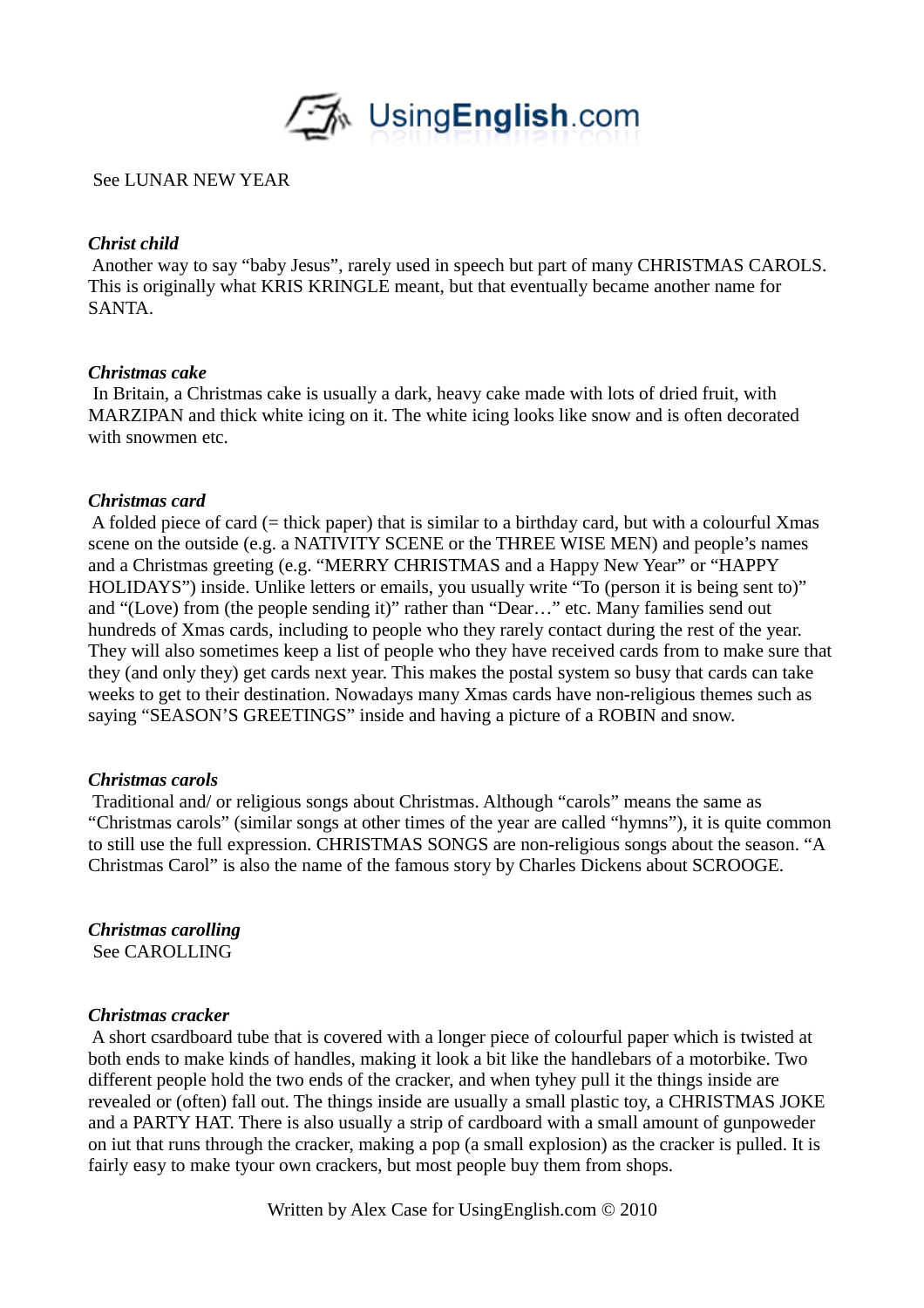

### *Christmas Day*

In most countries Christmas Day is on the 25<sup>th</sup> of December, but it is in January in some countries and churches, often around the  $7<sup>th</sup>$  of January. It is the most important day of the Christmas holiday in most countries. However, in some countries the CHRISTMAS PRESENTS and/ or CHRISTMAS DINNER are on other days such as CHRISTMAS EVE. On Christmas Day in the UK almost no shops are open and there is no public transport.

### *Christmas decorations*

 Things that are put up in houses, shops etc to celebrate Xmas. They include a CHRISTMAS TREE, TINSEL, a WREATH, and BAUBLES

### *Christmas dinner*

 The main meal on CHRISTMAS DAY, usually a late lunch and usually a TURKEY ROAST in the UK, USA and some Commonwealth countries.

# *Christmas Eve*

"Eve" means "just before", so Christmas Eve is the day before Xmas, meaning the  $24<sup>th</sup>$  of December in most countries. In some countries the main Xmas meal is eaten on the evening of Xmas Eve.

## *Christmas food*

 Xmas comes in the middle of the European winter, so Xmas foods are often based around ingredients that were preserved earlier in the year (e.g. MINCEMEAT) and ingredients that last a long time (e.g. dried fruit like FIGS and DATES), and winter vegetables (potatoes, PARSNIPS etc). The dishes are also often things that can be used over the length of the Xmas holiday without going off (turkey, CHRISTMAS PUDDING, CHRISTMAS CAKE, etc)

## *Christmas joke*

 A strip of paper in a CHRISTMAS CRACKER with a joke on it. These jokes are famously unfunny and usually make people groan instead of laugh, but it is still traditional to read them out to everyone at the table.

#### *Christmas lights*

 In British English this is sometimes used to include FAIRY LIGHTS, but more often meaning lights that are hung outside, e.g. on the outside of people's houses and in shopping streets such as OXFORD STREET. Americans use "Christmas lights" for both meanings. Families sometimes go out in the evening just to see the Xmas lights. Public Xmas lights often have an official switching on ceremony, with the mayor or a celebrity pushing the switch.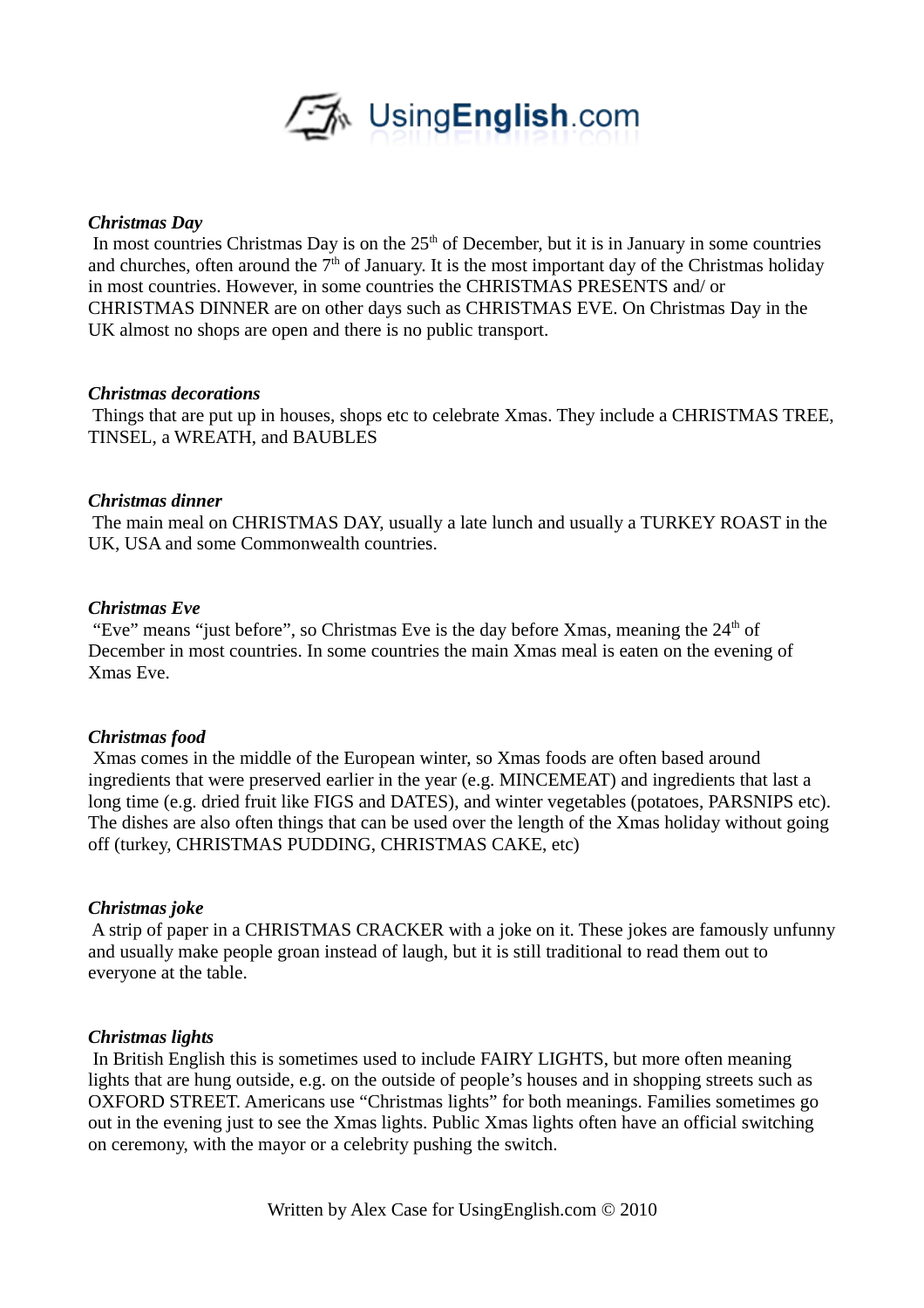

## *Christmas log*

 A chocolate cake in the shape of a piece of wood, often decorated to look even more like wood. Its origins lie in the traditional YULE LOG.

## *Christmas party*

 The most common kind of Xmas party in the UK is an office party actually held in the normal working space, as happens in the TV series The Office. It is also traditional for at least one person to get very drunk and kiss someone else, photocopy their bottom and/ or say something really rude to someone such as their boss. As party venues can get very busy during the Xmas period, some office parties that are held outside are celebrated as early as the end of November.

# *Christmas presents*

 Gifts given around CHRISTMAS DAY. The two traditions of Xmas presents are to put them in CHRISTMAS STOCKINGS and under the CHRISTMAS TREE. Usually everyone in the family buys presents for everyone else, but it is also possible to do variations on SECRET SANTA.

# *Christmas pudding*

 A very dark, rich and heavy steamed pudding made with lots of dried fruit, often eaten hot with BRANDY SAUCE. Traditionally a coin is hidden somewhere in the pudding and finding it in your portion is good luck. Note that a Christmas pudding is not similar to an American "pudding" (which is like a British "crème caramel"), but rather uses the British meaning of the word, being a heavy dessert made from flour and suet that is traditionally steamed in a pressure cooker.

## *Christmas service*

 This usually means a church service on CHRISTMAS DAY, e.g. a MIDNIGHT MASS, but could also mean a CAROL SERVICE before Xmas.

## *Christmas songs*

 Song such a RUDOLPH THE RED-NOSED REINDEER and Frosty the Snowman. "Christmas songs" usually means ones that are too modern and/or secular to be considered CHRISTMAS CAROLS.

# *Christmas special*

 As the weather is usually bad and there are few open shops and no public transport, British families traditionally spend a lot of time in front of the television during Xmas. As well as the QUEEN'S SPEECH and programmes that seem to be on every year (musicals, James Bond, etc), there are often special versions of regular television programmes such as longer versions of soap operas and one-off revivals of old sitcoms.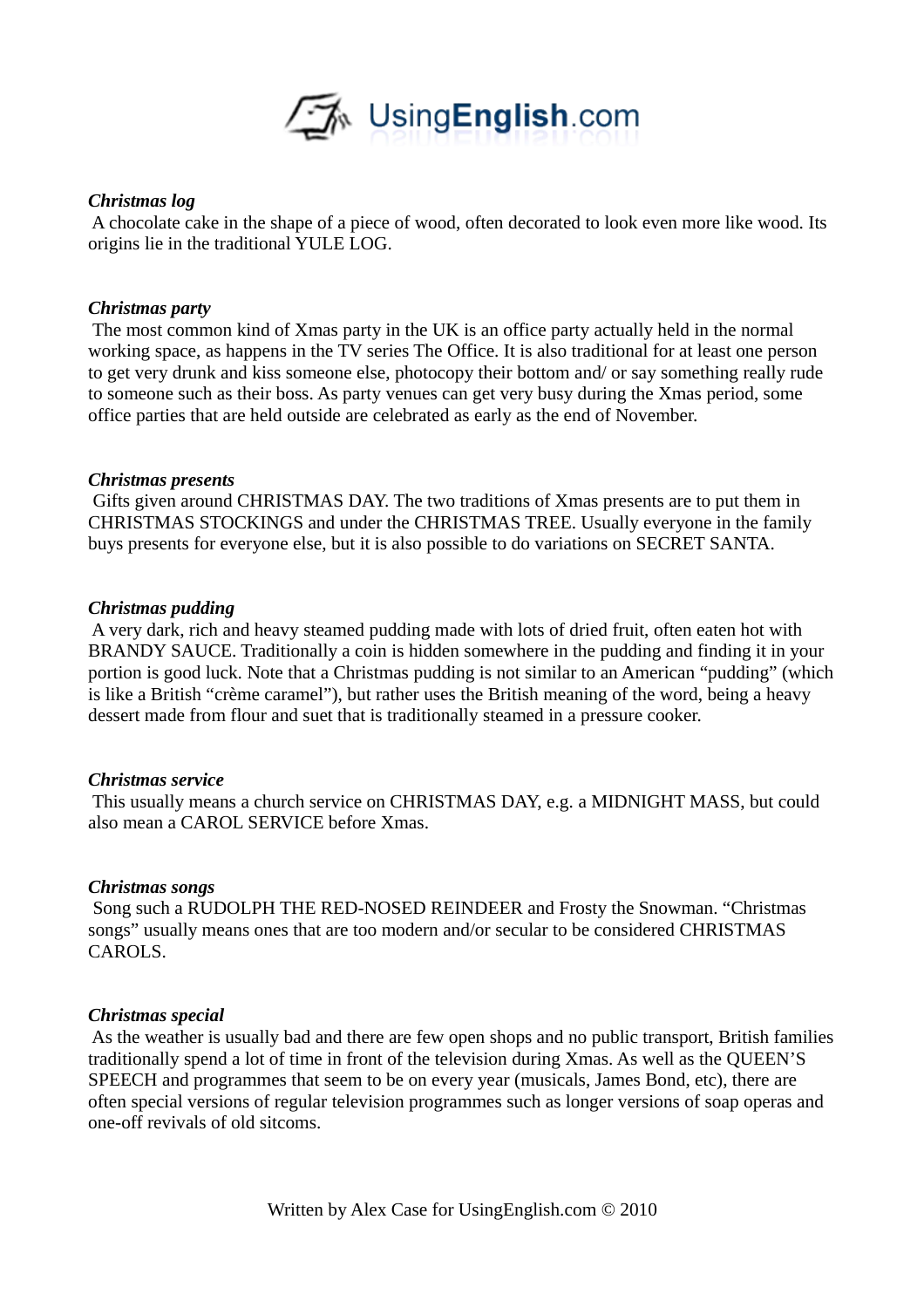

### *Christmas stocking*

 A large sock (so not actually a stocking) which Xmas presents are put into, usually red with Xmas patterns on it but sometimes just a normal sock. Usually hung on the foot of children's beds or on the FIREPLACE.

### *Christmas story (a/ the)*

 Using "a" or "the" changes the meaning. The Xmas story is the story in the Bible about the birth of Christ, including the STAR, THREE WISE MEN, MANGER, SHEPHERDS, etc. A Xmas story includes A CHRISTMAS CAROL (the story of SCROOGE) and other stories based around this time of year.

## *Christmas television*

See CHRISTMAS SPECIAL and QUEEN'S SPEECH

### *Christmas tree*

 An evergreen tree, often a fir, that is put up inside or outside the house at around Xmas time, and usually covered with CHRISTMAS DECORATIONS with a fairy, STAR or angel right at the top. CHRISTMAS PRESENTS are usually put under it. Christmas trees can be real or made from plastic. Plastic ones, especially smaller ones, are sometimes silver or white rather than dark green.

#### *Coin*

See CHRISTMAS PUDDING

#### *Countdown*

 Counting down from 10 to 1 as midnight on NEW YEAR'S EVE approaches. The second when the New Year starts is usually marked by kissing, hugging, toasts, cheering, PARTY POPPERS, shouting "Happy New Year", listening to the chimes of BIG BEN, and a verse or two of the song AULD LANG SYNE.

#### *Cranberry sauce*

 A kind of jam made from cranberries that is the usual accompaniment for TURKEY (just as mint sauce is for lamb and apple sauce is for pork)

#### *Dates*

 The fruit of a date palm, which is about the same size as a thumb and has a long stone inside. Most British people have never seen a fresh date and only eat the dreid ones at Xmas, exactly the same as FIGS.

#### *Decorations*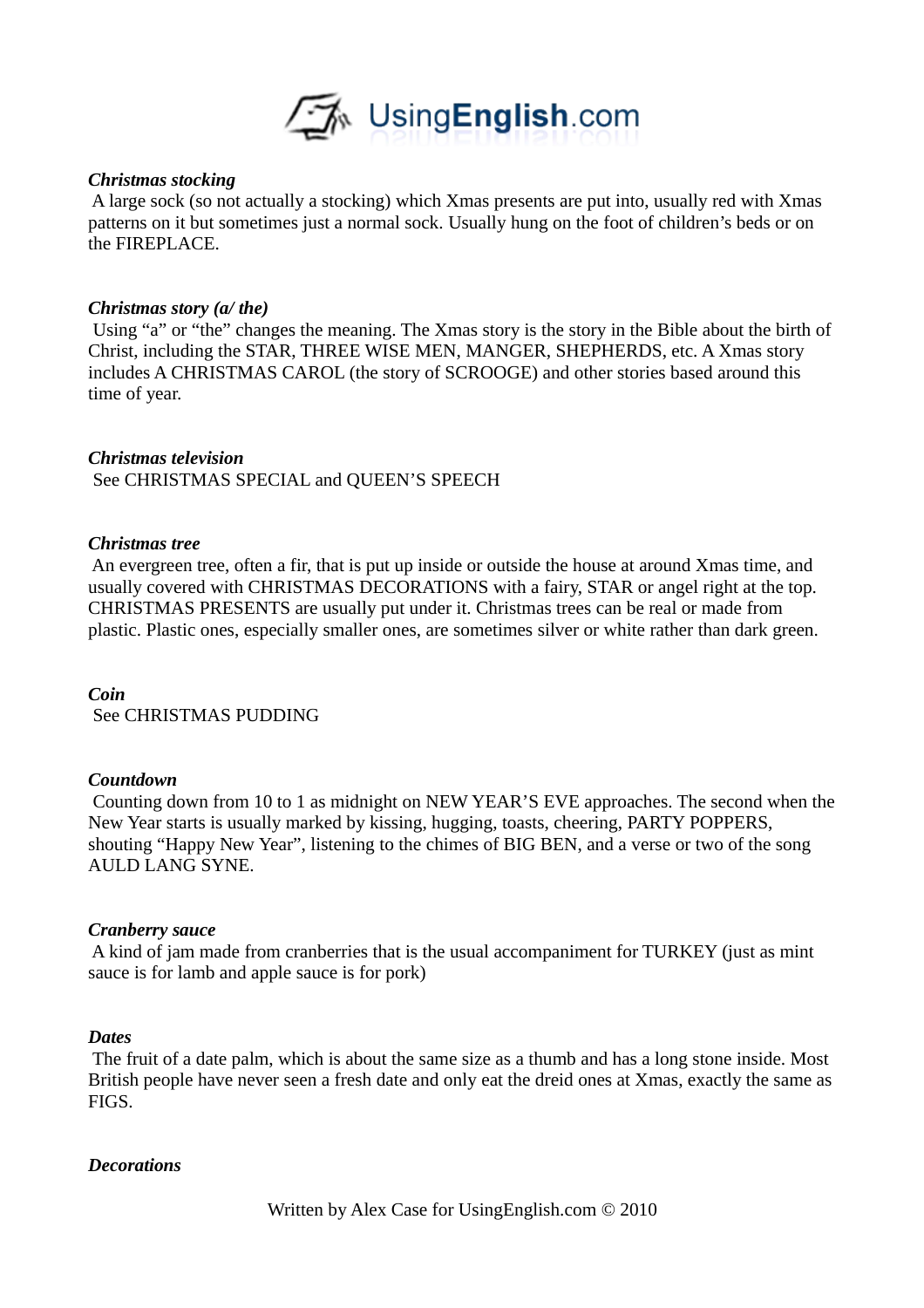

# See CHRISTMAS DECORATIONS

# *Ebenezer Scrooge*

See SCROOGE

# *Eggnog*

 A drink made from milk or cream with sugar, spices and raw eggs, usually with alcohol added. It is popular in the USA, Canada and the UK during the winter, especially around Xmas.

*Elf*  See ELVES

## *Elves*

The small magical people who make presents that SANTA delivers on Xmas day.

# *Fairy lights (Br. Eng)*

 The small, colourful lights that people hang on their Xmas trees and in their windows. Americans would just say CHRISTMAS LIGHTS.

## *Father Christmas*

The traditional British name for the person who is supposed to bring children's presents on Xmas day. The American version SANTA is becoming more popular in the UK nowadays.

## *Festive season (the)*

 A way of talking about Christmas that is meant to include HANUKKAH and KWANZAA, or sometimes to avoid the mention of religion at all.

## *Figs*

 Fruit that are dark purple on ths outide and green on the inside, with lots of seeds inside. Figs do not grow in the UK, and are only popular in their dried form at Xmas.

## *Fireplace*

 The place around the fire that children traditionally hang their CHRISTMAS STOCKINGS from, perhaps because SANTA is meant to come down the CHIMNEY.

## *Fireworks*

Rockets that explode in the air, making beautiful coloured lights. Some local governments provide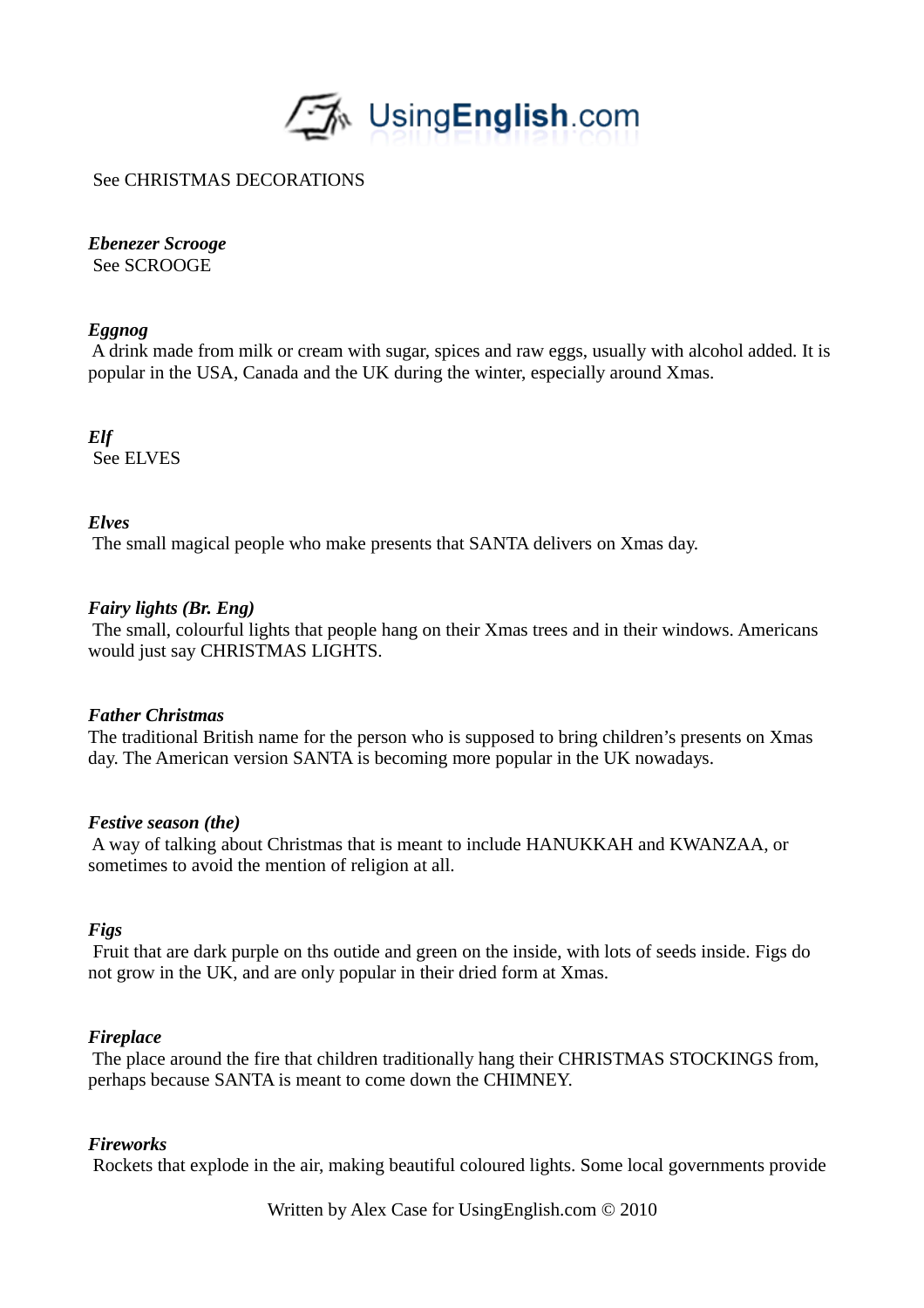

a firework display to celebrate the New Year, especially during a big celebration such as the new millennium.

### *Frankincense*

 An aromatic product of trees which was used to make perfume and incense. One of the presents of the THREE WISE MEN.

## *Gift*

See CHRISTMAS PRESENTS

## *Hanukkah*

 The eight-day Jewish Festival of Lights that occurs in November or December. Because Hanukkah and KWANZAA happen at around the time of Christmas, inclusive expressions like HAPPY HOLIDAYS and FESTIVE SEASON are becoming more politically correct than the specific mention of Christmas.

## *Happy Christmas*

 This greeting is becoming increasingly common but is considered incorrect by some as it is traditional to say "MERRY CHRISTMAS and a happy New Year"

## *Happy holidays*

 A Xmas greeting like "MERRY CHRISTMAS", but one that is supposed to include other holidays at around the same time. Simolar to SEASON'S GREETINGS.

## *Hogmanay*

 Scottish New Year celebrations, which are much bigger and more important than a Scottish Xmas or New Year in the rest of the UK.

## *Holly*

 A bush with sharp, dark green leaves and red berries that is often used as a CHRISTMAS DECORATION and pattern on CHRISTMAS CARDS and WRAPPING PAPER. It is popular because the leaves and berries retain their colour and it is very easy to draw.

*Humbug*  See BAH HUMBUG

## *January sales*

Traditionally the sales with the biggest discounts of the whole year, and nowadays starting as soon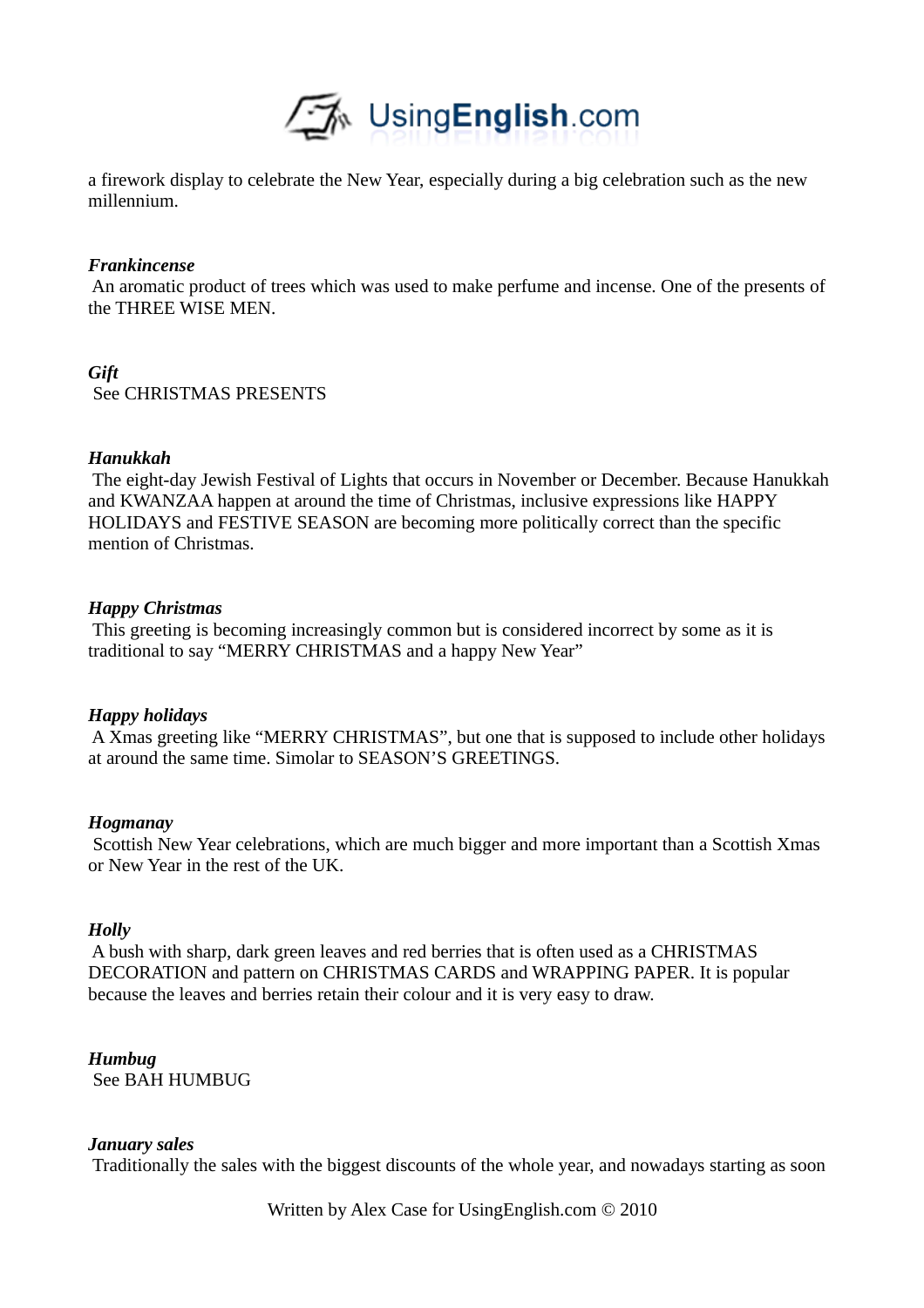

as the shops reopen in December. It is traditional for people to queue outside the shops, sometimes even overnight, in order to rush in and buy the biggest bargains.

### *Kris Kringle*

 Although this expression comes from Christkindl (CHRIST CHILD), which is another tradition for who brings CHRISTMAS PRESENTS, in America it has now become another way to say SANTA.

#### *Lap*

 The top of your thighs when you sit down that you can rest things on, hence the name of a laptop computer. Children traditionally go to a department store to sit on FATHER CHRISTMAS's lap and say what they want for Christmas, at which point they receive a small gift.

#### *Letter to Santa*

 Children traditionally write a letter to SANTA telling him what CHRISTMAS PRESENTs they want, and usually reassuring him that they have been good all year. Some postal services provide a special address to write to and actually reply to the children as Santa.

### *Lunar New Year*

 Sometimes called Chinese New Year, this is a bigger celebration than the Western version in China and Korea, and is also marked (though not celebrated) in Japan. It is usually in January. The Vietnamese New Year holiday Tet is on the same day.

## *Magi*

Another name for the THREE WISE MEN

#### *Manger*

 The thing that the baby Jesus is said to have slept in when he first born, most famous because of the CHRISTMAS CAROL "Away in a Manger". It is an old-fashioned word which means a thing that cows and horses eat hay from.

#### *Marzipan*

 A soft paste made from ground almonds that is used in many CHRISTMAS CAKES, including STOLLEN.

#### *Merry Christmas*

 The traditional greetings during this season, both in person and in CHRISTMAS CARDS, is "Merry Xmas and a Happy New Year", but "HAPPY CHRISTMAS" is also becoming popular.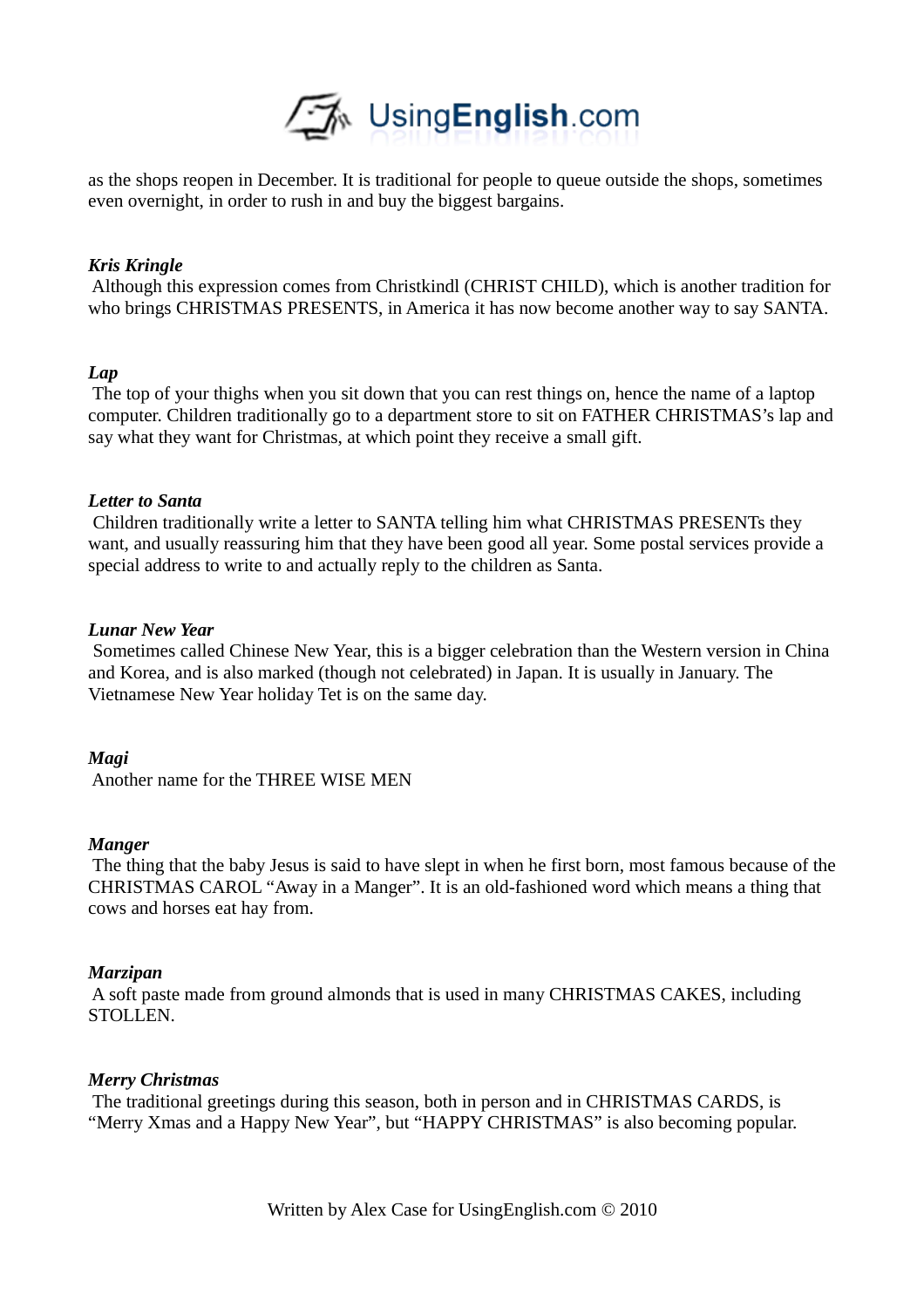

### *Midnight mass*

 A CHRISTMAS SERVICE that takes place late at night on CHRISTMAS EVE and lasts past midnight and therefore into CHRISTMAS DAY

### *Mince pies*

 Confusingly, mince pies are made from MINCEMEAT (which is not a kind of meat) and are not made from mince (which is a kind of meat). The mincemeat is put between pastry above and below, and then usually dusted with a little sugar. Each mince pie is usually the size of a cupcake and so is for one person. It is traditional to leave out a mince pie for SANTA to eat when he delivers the presents

### *Mince tart*

 An easier to cook but less popular version of MINCE PIES, with no pastry on top. Unlike the usual way of cooking mince pies, you make one big mince tart and cut it into slices.

### *Mincemeat*

 The filling of MINCE PIES. Confusingly, mincemeat is not meat (the kind of meat that is used in spaghetti Bolognese is called "mince" in British English), although it traditionally included it. Instead, it is a very rich mix of dried fruit, distilled spirit and spices, with suet or vegetable shortening (both kinds of solid fat).

#### *Mistletoe*

 A plant with white berries. A sprig (part of a branch with leaves and berries) is hung in a doorway or on the ceiling, and if someone is standing underneath it they must kiss you if you ask them to.

## *Mrs Claus*

The wife of SANTA CLAUS

### *Mulled wine*

A traditional winter drink that is made from hot wine mixed with spices.

#### *Myrrh*

 A highly valued fragrance that is said to have been one of the three gifts brought to Jesus by the THREE WISE MEN, along with FRANKINCENSE and gold.

#### *Naughty or nice*

 SANTA is only supposed to bring presents to children who have been well behaved during the year. This choice is often said to be "naughty or nice", for example in the song Santa Claus is Coming to Town.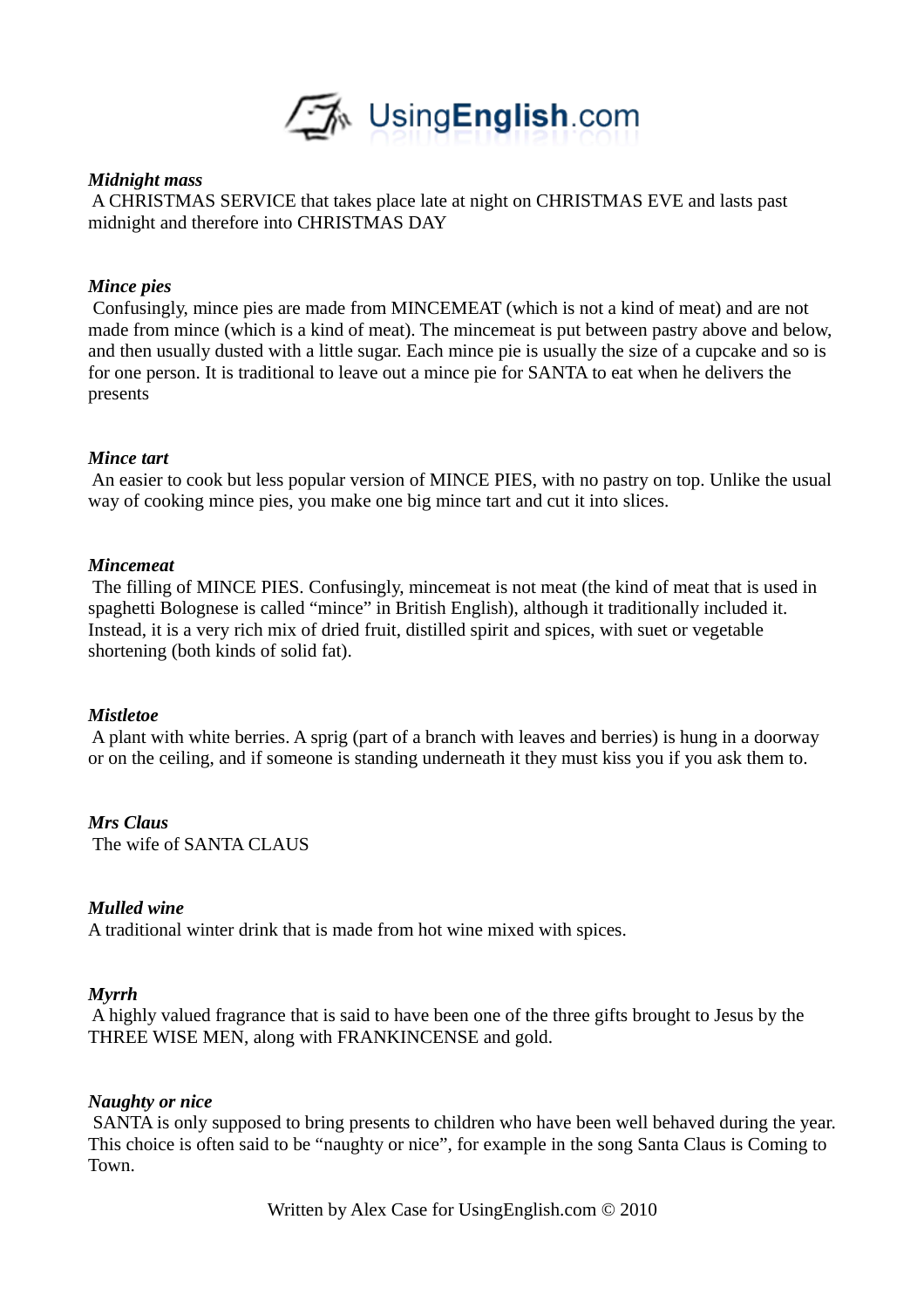

### *Nativity*

 Things connected to the birth of Christ, for example NATIVITY PLAY and NATIVITY SCENE. The word is connected in meaning to the English word native (as in native speaker) and the Italian word from Xmas, which is "natale".

## *Nativity play*

 Acting out the Xmas story. Usually the biggest play put on by a school and attended by most of the parents (as in the end of the film Love Actually).

### *Nativity scene*

 A small three dimensional model of the scene of baby Jesus lying in the MANGER in the STABLE surrounded by animals, SHEPHERDS and the THREE WISE MEN. Often used as a household CHRISTMAS DECORATIONS. Shops and chrucejs also sometimes have larger versions, sometimes even life size.

### *New Year's Day*

The 1<sup>st</sup> of January

## *New Year's Eve*

The 31<sup>st</sup> of December. New Year is usually a time to meet friends rather than family, as Xmas is the family time. For people who are at home, there are always variety shows on TV that count down to the New Year. Other New Year traditions include the chimes of BIG BEN, PARTY POPPERS and AULD LANG SYNE.

*Noel*  Another name for Xmas

*Ornaments (Am. Eng.)*  CHRISTMAS DECORATIONS

## *Oxford Street*

The main shopping street in London, the most famous place for CHRISTMAS LIGHTS in England

#### *Parsnips*

 Parsnips are root vegetables that look like a white carrot but taste more like sweet potato. They are usually ROASTed.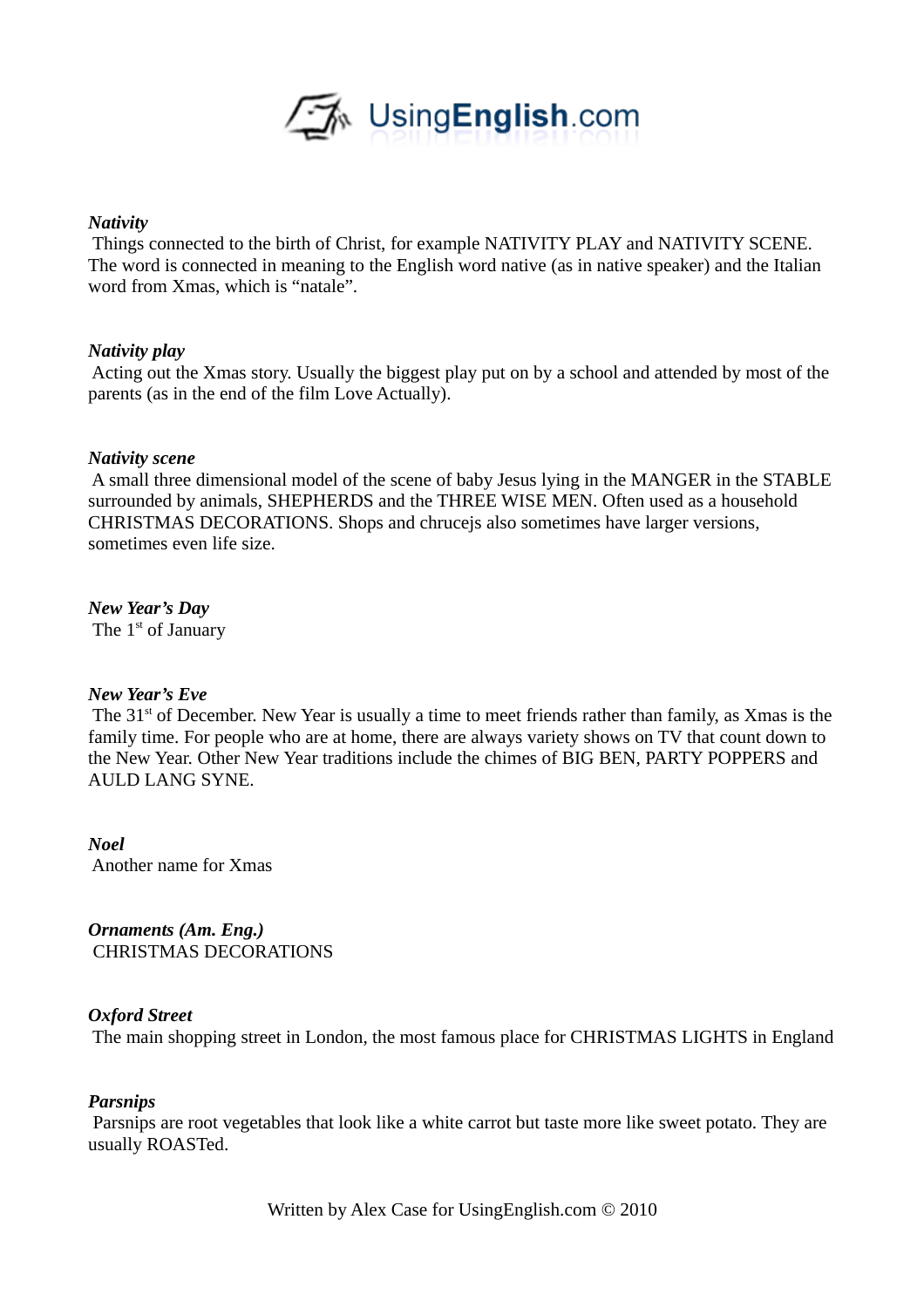

### *Parson's nose*

 A part near the tail of a ROAST chicken or TURKEY that some people consider to be the best part of the bird

## *Party hat*

 Any kind of paper or card hat that is worn during a party. At Xmas, they are usually coloured hats in the shape of a crown that are made from thin paper, usually taken from the insude of a CHRISTMAS CRACKER.

## *Party poppers*

 A piece of cardboard with string hanging out of it and streamers (long strips of coloured paper) and a small explosive charge inside. When you pull the string, the gunpowder explodes with a bang and the paper flies out over the room. These are often pulled at midnight on New Year's Eve.

## *Poinsettia*

 A plant that is popular as a CHRISTMAS DECORATION due to its festive red and green colours, which are actually the leaves of the plant rather than its flowers

## *Quality Street*

A brand of chocolates that come in a big tin and are most popular at Xmas time.

## *Queen's speech (the)*

 At three o'clock in the afternoon on Xmas day the Queen of England gives a televised speech. Traditionally the whole family sits down to watch the speech and the rest of the day is structured around it, for example finishing CHRISTMAS DINNER before it starts and starting to open CHRISTMAS PRESENTS after it finishes.

## *Reindeer*

 The animals with big antlers (a kind of horn) who are supposed to pull SANTA's SLEIGH across the sky when he is delivering CHRISTMAS PRESENTS. The names of Santa's reindeer are Dasher, Dancer, Prancer, Vixen, Comet, Cupid, Donder, Blitzen and RUDOLPH. There are large populations of real reindeer in Norway, Finland, Siberia, Greenland, Alaska and Canada.

## *ROAST (n)*

 A meal in which the meat and some of the vegetables are ROASTed, traditionally eaten in Britain every Sunday and on CHRISTMAS DAY. The meat on Xmas day is usually TURKEY.

# *ROAST (v)*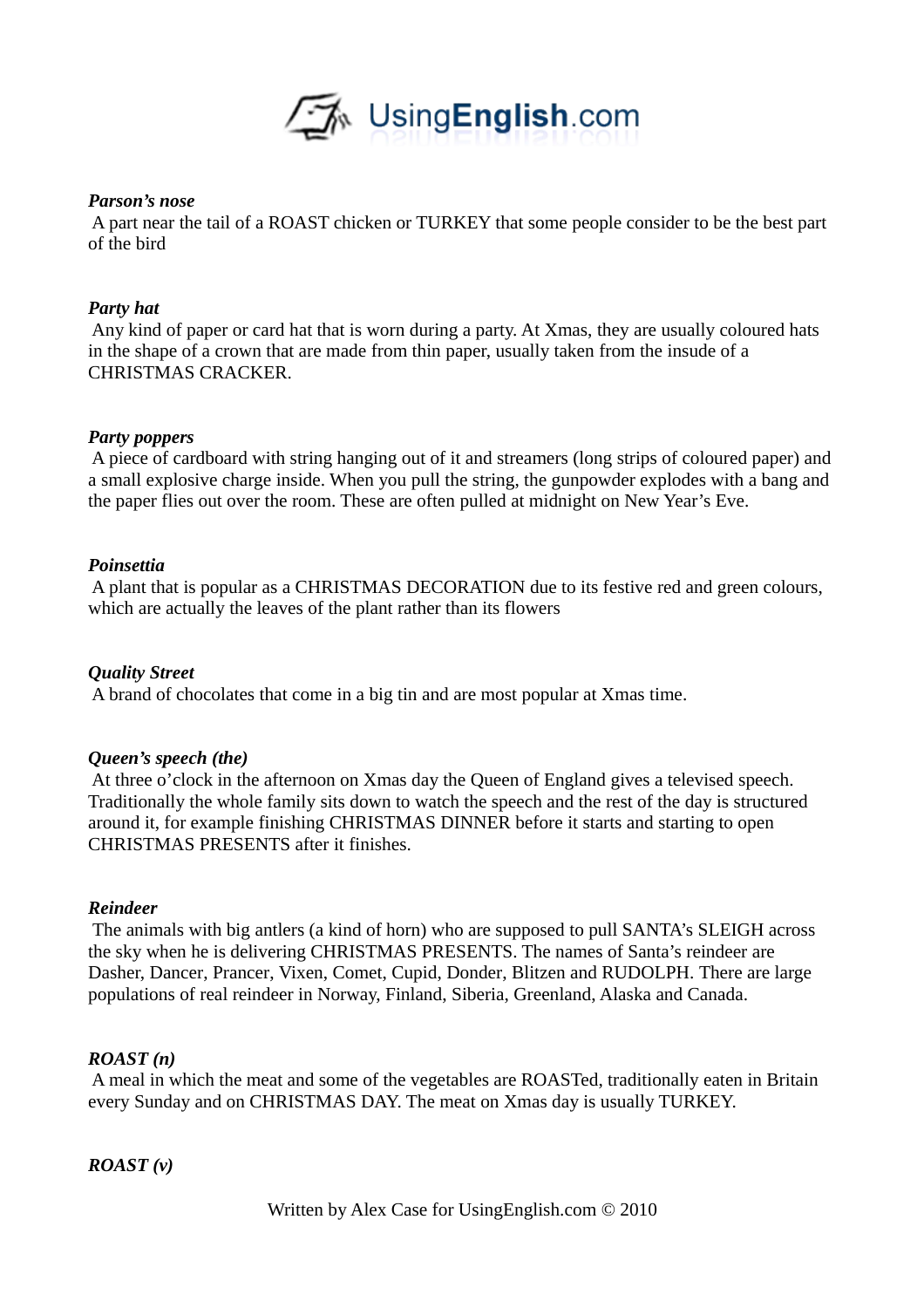

 Covering something in fat (oil or solid fat such as lard) and cooking it in the oven. This is different from baking (which is cooking something dry in the oven) and frying (which is cooking with fat in a frying pan on the stove, not in the oven). A traditional Sunday dinner in Britain is usually called a "Sunday roast", and the meat, potatoes and some other vegetables such as PARSNIPS are all roasted together. CHRISTMAS DINNER is bigger but cooked in the same way. The meat can take a long time to cook this way, so the family traditionally go to church, for a walk or to the pub and then come back home when it is nearly ready.

## *Roast parsnips*

See PARSNIPS

## *Roast potatoes*

 Potatoes which are covered in fat and cooked inside the oven, often next to the meat. This makes them brown and crispy on the outside and soft and fluffy on the inside. Some families also have mashed or boiled potatoes as part of their CHRISTMAS DINNER

## *Roast turkey*

See ROAST and TURKEY

#### *Robin*

 A small, red-breasted bird that is very common on CHRISTMAS CARDS, perhaps because its red breast stands out in the snow or because it is one of the few birds which doesn't migrate away in the winter.

## *Rudolph (the Red-nosed Reindeer)*

 In the story and song, Rudolph was a REINDEER who was teased by the other reindeer for having a glowing nose (like a light bulb), until one day SANTA asked him to help light the way of his SLEIGH.

## *Santa*

A common short form of SANTA CLAUS

#### *Santa's elves*  See ELVES

## *Santa Claus*

 The most common name for the fat man with red and white clothes and a white beard who delivers presents on CHRISTMAS EVE on his SLEIGH pulled by REINDEER, coming down the CHIMNEY to leave them in children's STOCKINGS. The name Santa Claus comes from the Dutch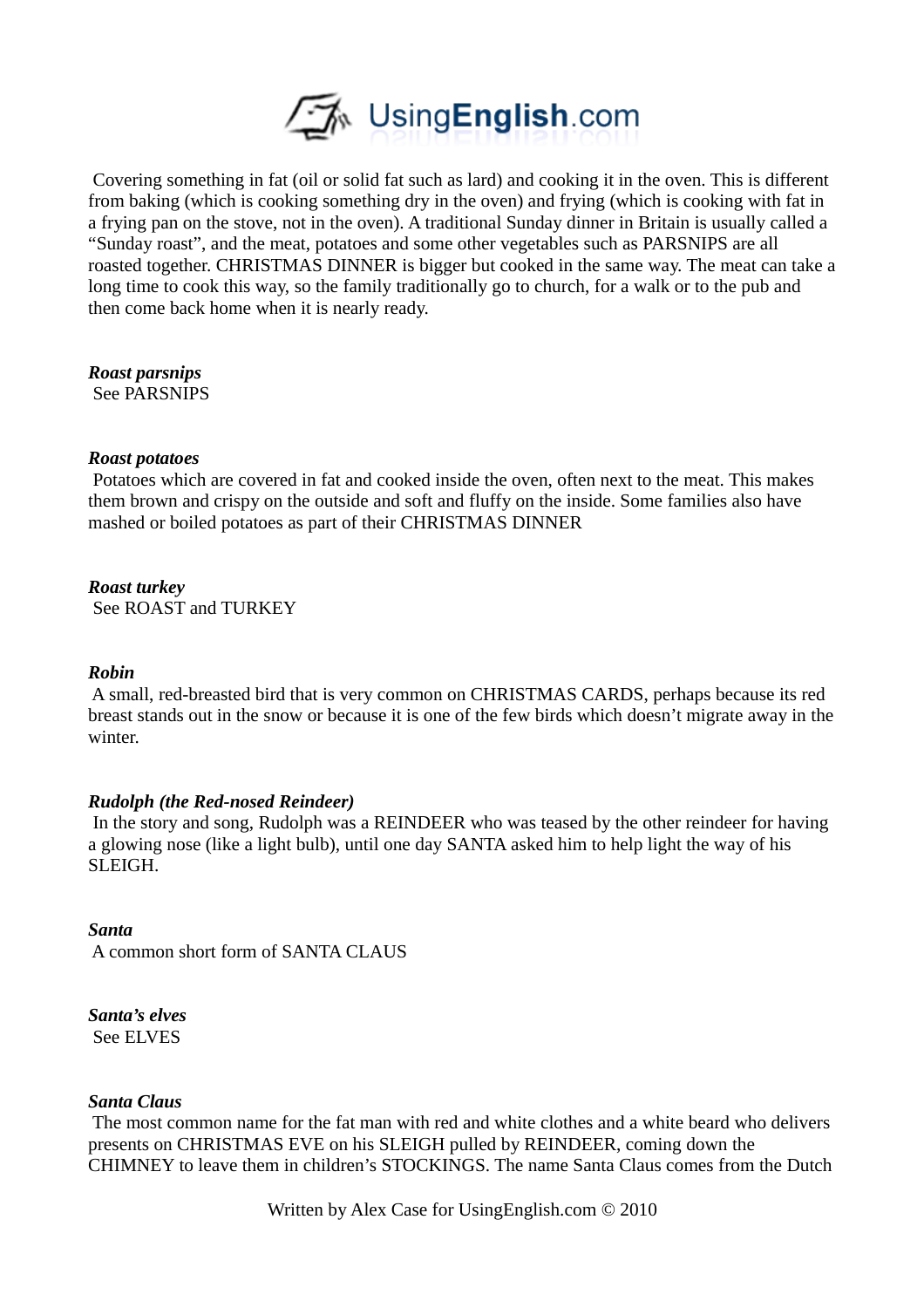

version of ST NICHOLAS and is often shortened to SANTA. He is also sometimes known as KRIS KRINGLE. The name Santa Claus was originally American English, but has spread all over the world. Although the British FATHER CHRISTMAS was originally a different character, the two myths have merged. He is helped by ELVES and is sometimes said to have a wife, MRS CLAUS.

### *Scrooge*

 Ebenezer Scrooge, the miserly (= mean, the opposite of generous) character in the Charles Dickens book CHRISTMAS CAROL. He saw no point in Xmas at the beginning of the story (saying "BAH HUMBUG") but is shown his life by three ghosts and changes personality completely by the end.

#### *Season's greetings*

 A greeting, usually in CHRISTMAS CARDS but also sometimes in person. It can be used in place of MERRY CHRISTMAS, either to include other holidays such as New Year or to avoid being specific to one religion. See also HAPPY HOLIDAYS.

### *Secret Santa*

 A system by which each person is randomly given a name and only has to by a present for that one person, which is given anonymously or marked "from SANTA". A budget is usually set for each present to make sure the system is fair. This is most common in office CHRISTMAS PARTIES, but can also be done between friends or family.

## *Secularisation*

 The process by which the original meaning of Christmas (the birth of Jesus) is being lost, often due to the COMMERCIALISATION of Xmas or due to specific policies by educational authorities etc that are meant to save offending people of other or no religion. See also SEASON'S GREETINGS and HAPPY HOLIDAYS.

## *Shepherd*

 A person who looks after sheep and takes them from place to place. Shepherds are said to have visited baby Jesus in the STABLE, and so they are usually part of a NATIVITY SCENE and a NATIVITY PLAY. They can be identified by their shabby clothes (unlike the THREE KINGS) and a bent stick called a crook.

## *Sleigh*

 A kind of carriage for snowy weather that SANTA sits on to be pulled by his REINDEER, usually shown flying with lots of CHRISTMAS PRESENTS in it.

### *St Nicholas*

 The name SANTA CLAUS originally comes from Saint Nicholas, who was a bishop in what is now Turkey in the  $4<sup>th</sup>$  century. The story that connects him to the modern Santa is that he left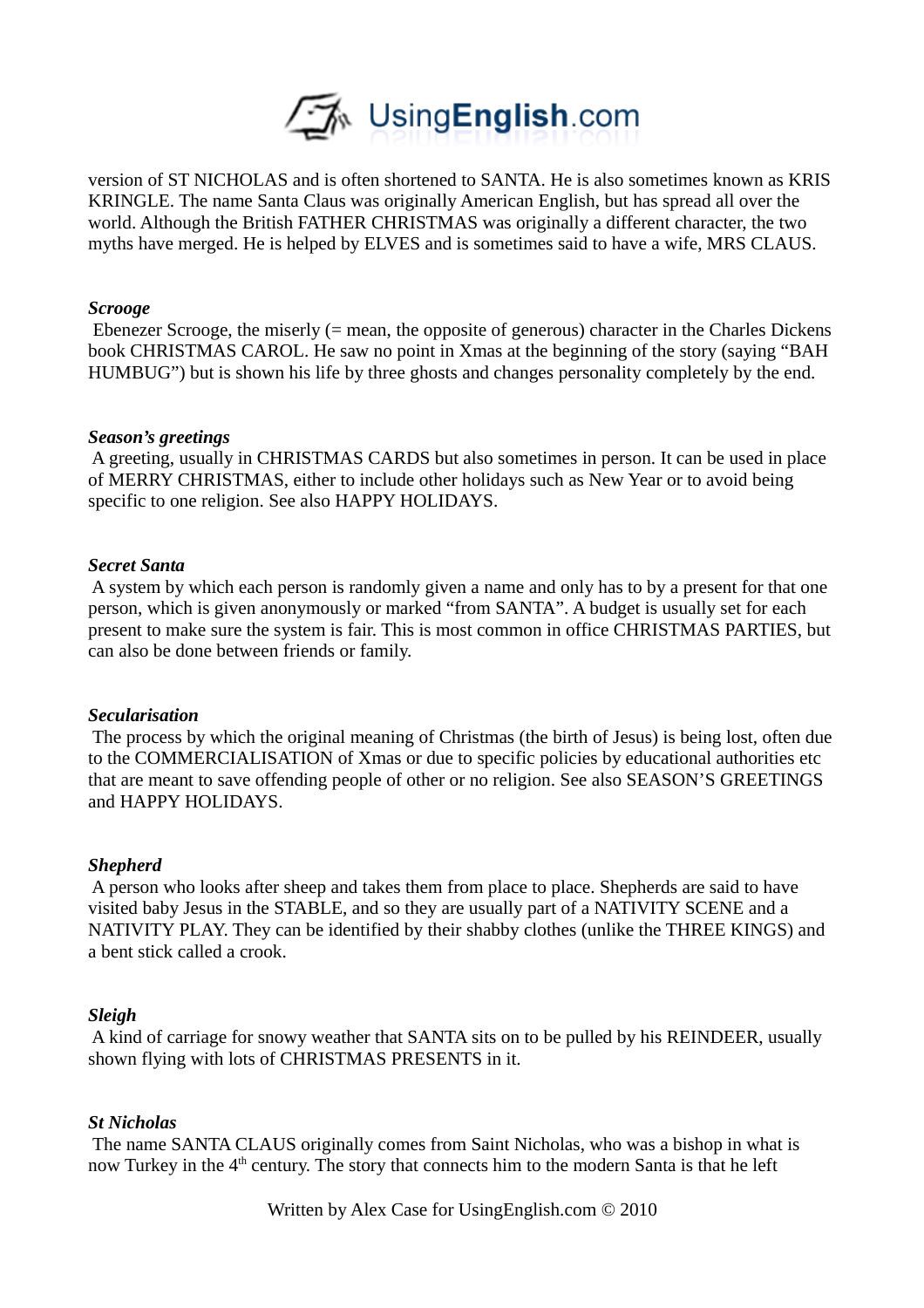

presents for people.

# *Stable*

 In the CHRISTMAS STORY, Jesus was born in a place where animals usually slept as there was "no room at the inn". In modern English the word "stable" is only used to talk about the place where horses sleep, but in a NATIVITY SCENE Jesus is usually shown surrounded by cows etc.

## *Star*

 In the original Xmas story the THREE WISE MEN were led to the STABLE where the baby Jesus was born by a moving star. A star is therefore a common Xmas motif, for example at the top of a CHRISTMAS TREE or on CHRISTMAS CARDS.

# *Stollen*

 A German dried fruit cake that often includes MARZIPAN. It has some similarities to a British CHRISTMAS CAKE but is smaller, less dark and less rich, and is sprinkled with icing sugar rather than covered with a layer of icing. It is becoming increasingly popular at Xmas outside Germany, e.g. in the UK and Japan.

# *Stuffing*

 Before a TURKEY is ROASTed, its insides are taken out and replaced with stuffing. This gives flavour to the meat and absorbs the juices which come off the meat as it is cooking. Stuffing for a bird such as turkey is mainly made from breadcrumbs, along with some flavourings such as onions, herbs and spices. The stuffing is removed from the bird before it is CARVEd and eaten as part of the meal. It is also possible to cook the stuffing outside the bird.

## *Sugared almonds*

 Almonds (a kind of nut) covered with hard white sugar. It is one of many sweets that is only usually eaten over Christmas.

## *Three wise men*

 Three kings from the East who are supposed to have visited the baby Jesus bringing presents of gold, FRANKINCENSE and MYRRH. In Spain, Xmas presents are said to be brought by the Three Wise Men (rather than by Santa). Although there are no names in the Bible, they are commonly called Melchior, Caspar and Balthasar. They are a common part of a NATIVITY SCENE. Also known as the MAGI or the Three Kings (as in the CHRISTMAS CAROL "We Three Kings").

## *Tinsel*

 The small pieces of multicoloured shiny foil that are used as DECORATIONS, especially by putting them over the branches of a CHRISTMAS TREE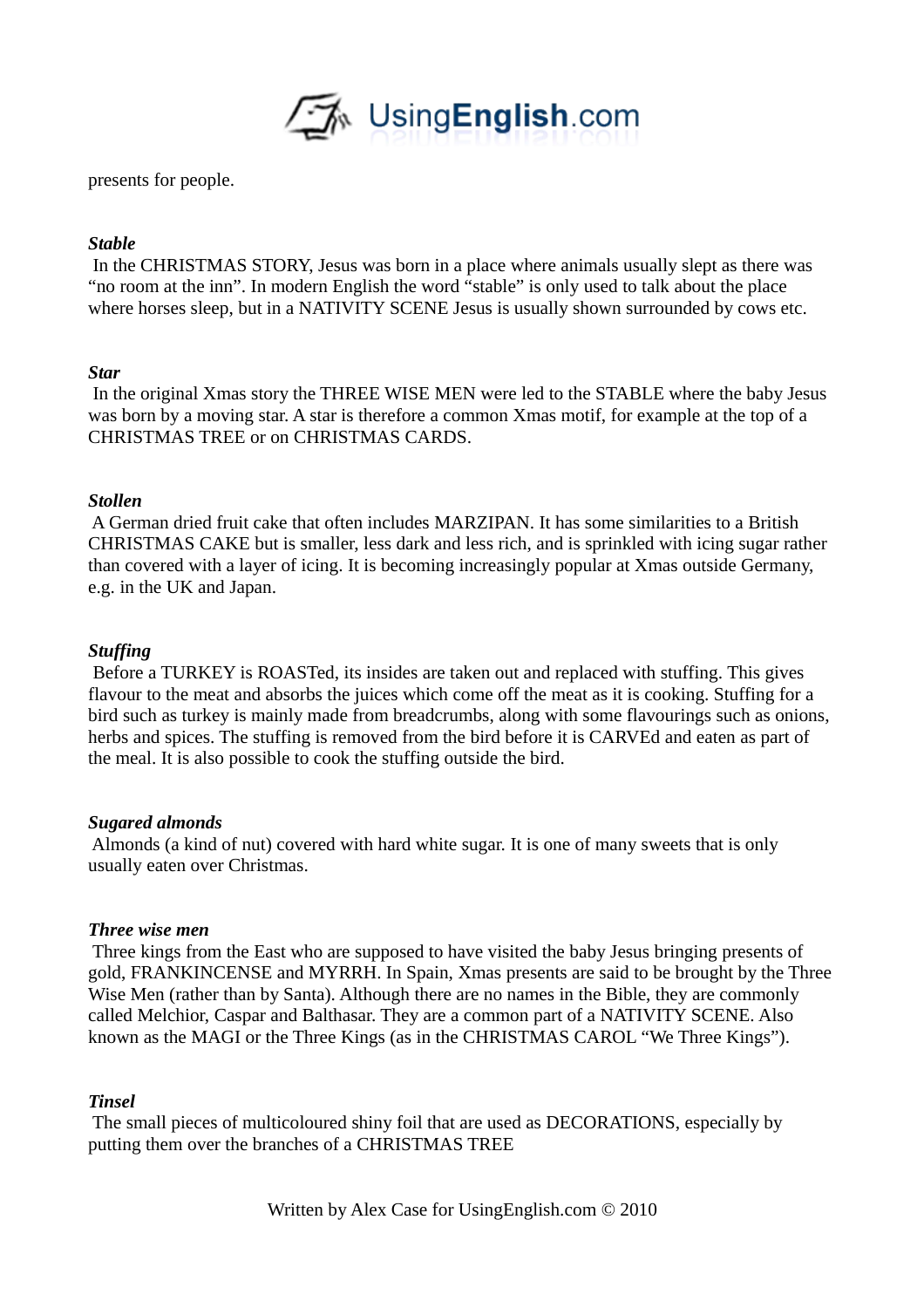

# *Trafalgar Square*

 The square in front of the National Gallery in London with Nelson's Column in it. It is the venue of the most famous public New Year's party in England.

## *Turkey*

 A bird that is much bigger than a chicken and is usually ROASTed whole in the oven along with ROAST POTATOES and other vegetables such as PARSNIPS, and eaten for CHRISTMAS DINNER. As a turkey is so large, it often also has to be eaten in various other forms (e.g. sandwiches, salads, curry) over the following meals and days. It has the same name as Turkey the country because when the bird was discovered in America it reminded people of a similar bird in Anatolia.

# *Twelve days of Christmas (the)*

 The holiday season traditionally lasted for twelve days starting on Christmas Day, hence the song about "a partridge in a pear tree" etc. It is still considered unlucky to leave your CHRISTMAS DECORATIONS up past the twelfth day of Christmas,

## *White Christmas*

 A CHRISTMAS DAY on which it snows, or maybe just on which there is snow is lying on the ground. It is also a famous CHRISTMAS SONG sung by Bing Crosby.

*Wise men*  See THREE WISE MEN

## *Wish bone*

 A V-shaped bone at the front of a TURKEY or chicken. If two people take the two parts of the V shape and pull (usually only using their little fingers), the person who gets the bigger portion of the bone when it breaks is allowed to make a wish.

## *Wrapping paper*

 The coloured paper that is put around Christmas presents so that people can't see what is inside until they are opened. At Christmas the paper usually has a seasonal pattern on it, e.g. HOLLY or REINDEER, so birthday present wrapping paper can't usually be used. It is better to wrap it yourself, however messily, rather than having it wrapped at the shop you buy it at (if such a service is available). It is good manners to tear it off enthusiastically to show how much you are looking forward to the present, although some older people do try to save and reuse wrapping paper.

## *Wreath*

A circular arrangement of leaves and flowers that is usually hung on the front door